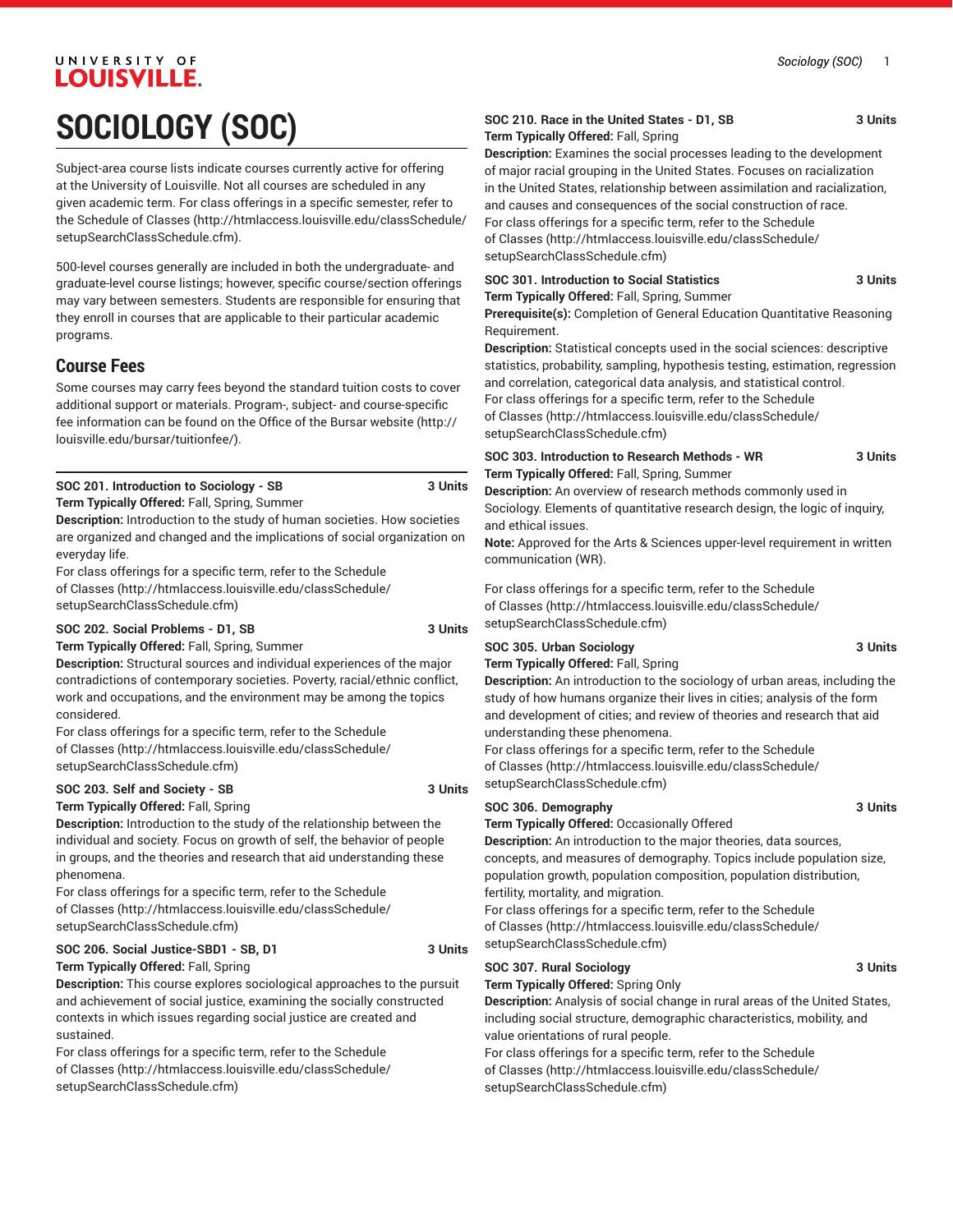### **SOC 315. Environmental Sociology 3 Units**

### **Term Typically Offered:** Fall, Spring

**Description:** Problem identification, policy formulation, and agenda implementation examined from an environmental and developmental perspective. Review of institutions, processes, and social conflict. For class offerings for a specific term, refer to the [Schedule](http://htmlaccess.louisville.edu/classSchedule/setupSearchClassSchedule.cfm) [of Classes \(http://htmlaccess.louisville.edu/classSchedule/](http://htmlaccess.louisville.edu/classSchedule/setupSearchClassSchedule.cfm) [setupSearchClassSchedule.cfm\)](http://htmlaccess.louisville.edu/classSchedule/setupSearchClassSchedule.cfm)

### **SOC 320. Social Theory - WR 3 Units**

**Term Typically Offered:** Fall, Spring, Summer **Prerequisite(s):** SOC 201.

**Description:** General introduction to the classical origins and modern forms of social theory; examination of the major and influential schools of social theory.

**Note:** Approved for the Arts & Sciences upper-level requirement in written communication (WR).

For class offerings for a specific term, refer to the [Schedule](http://htmlaccess.louisville.edu/classSchedule/setupSearchClassSchedule.cfm) [of Classes \(http://htmlaccess.louisville.edu/classSchedule/](http://htmlaccess.louisville.edu/classSchedule/setupSearchClassSchedule.cfm) [setupSearchClassSchedule.cfm\)](http://htmlaccess.louisville.edu/classSchedule/setupSearchClassSchedule.cfm)

### **SOC 323. Diversity and Inequality 3 Units**

**Term Typically Offered:** Fall, Spring, Summer

**Description:** Dimensions, sources, and problems associated with social inequality. Includes discussions of social class, gender, and race/ ethnicity. Focus on American society, with international phenomena also considered.

For class offerings for a specific term, refer to the [Schedule](http://htmlaccess.louisville.edu/classSchedule/setupSearchClassSchedule.cfm) [of Classes \(http://htmlaccess.louisville.edu/classSchedule/](http://htmlaccess.louisville.edu/classSchedule/setupSearchClassSchedule.cfm) [setupSearchClassSchedule.cfm\)](http://htmlaccess.louisville.edu/classSchedule/setupSearchClassSchedule.cfm)

### **SOC 325. Sociology of Human Sexuality 3 Units**

**Term Typically Offered:** Fall, Spring, Summer **Description:** Examines human sexuality from historical and cross-cultural perspectives, with a focus on the structural and cultural foundations of sexual expression in the United States.

For class offerings for a specific term, refer to the [Schedule](http://htmlaccess.louisville.edu/classSchedule/setupSearchClassSchedule.cfm) [of Classes \(http://htmlaccess.louisville.edu/classSchedule/](http://htmlaccess.louisville.edu/classSchedule/setupSearchClassSchedule.cfm) [setupSearchClassSchedule.cfm\)](http://htmlaccess.louisville.edu/classSchedule/setupSearchClassSchedule.cfm)

### **SOC 327. Sociology of Gender 3 Units**

**Term Typically Offered:** Fall, Spring, Summer **Description:** Examines the differential status of women and men in all major social institutions and explores the structural foundations and theoretical explanations of gender inequality. **Note:** Cross-listed with WGST 313.

For class offerings for a specific term, refer to the [Schedule](http://htmlaccess.louisville.edu/classSchedule/setupSearchClassSchedule.cfm) [of Classes \(http://htmlaccess.louisville.edu/classSchedule/](http://htmlaccess.louisville.edu/classSchedule/setupSearchClassSchedule.cfm) [setupSearchClassSchedule.cfm\)](http://htmlaccess.louisville.edu/classSchedule/setupSearchClassSchedule.cfm)

### **SOC 329. Sociology of Families 3 Units**

**Term Typically Offered:** Fall, Spring, Summer

**Description:** Examines structural foundations, theoretical explanations, and historical and cross-cultural patterns of family formation to inform an understanding of trends in family form and function in the United States. For class offerings for a specific term, refer to the [Schedule](http://htmlaccess.louisville.edu/classSchedule/setupSearchClassSchedule.cfm) [of Classes \(http://htmlaccess.louisville.edu/classSchedule/](http://htmlaccess.louisville.edu/classSchedule/setupSearchClassSchedule.cfm) [setupSearchClassSchedule.cfm\)](http://htmlaccess.louisville.edu/classSchedule/setupSearchClassSchedule.cfm)

### **SOC 334. Sociology of Deviant Behavior 3 Units Term Typically Offered:** Spring, Summer

**Description:** Study of theoretical and empirical approaches to the analysis of deviance. Among those theories to be reviewed are labeling theory, phenomenology, ecological theory, and conflict theory. For class offerings for a specific term, refer to the [Schedule](http://htmlaccess.louisville.edu/classSchedule/setupSearchClassSchedule.cfm) [of Classes](http://htmlaccess.louisville.edu/classSchedule/setupSearchClassSchedule.cfm) ([http://htmlaccess.louisville.edu/classSchedule/](http://htmlaccess.louisville.edu/classSchedule/setupSearchClassSchedule.cfm) [setupSearchClassSchedule.cfm\)](http://htmlaccess.louisville.edu/classSchedule/setupSearchClassSchedule.cfm)

### **SOC 336. Criminology 3 Units**

### **Term Typically Offered:** Fall Only

**Description:** Study of crime emphasizing definition and causation of criminal behavior, crime reporting, occupational crime, professional and organized crime, and treatment of offenders.

For class offerings for a specific term, refer to the [Schedule](http://htmlaccess.louisville.edu/classSchedule/setupSearchClassSchedule.cfm) [of Classes](http://htmlaccess.louisville.edu/classSchedule/setupSearchClassSchedule.cfm) ([http://htmlaccess.louisville.edu/classSchedule/](http://htmlaccess.louisville.edu/classSchedule/setupSearchClassSchedule.cfm) [setupSearchClassSchedule.cfm\)](http://htmlaccess.louisville.edu/classSchedule/setupSearchClassSchedule.cfm)

### **SOC 337. Motherhood and the Law 3 Units**

**Term Typically Offered:** Occasionally Offered

**Description:** This course will examine the various ways the legal system impacts and regulates mothers. Students will critically analyze the effect court decisions and laws have on mothers using an intersectional approach (as developed by Kimberle Crenshaw). The course begins with setting a theoretical framework - built on both theories of motherhood and legal analysis - and from there will study the interplay between the law and motherhood, from reproductive rights through raising children. This course is designed to give students an understanding of how the justice system impacts mothers' lives, maintains systems of inequality, and regulates their bodies.

**Note:** Crosslisted with WGST 337.

For class offerings for a specific term, refer to the [Schedule](http://htmlaccess.louisville.edu/classSchedule/setupSearchClassSchedule.cfm) [of Classes](http://htmlaccess.louisville.edu/classSchedule/setupSearchClassSchedule.cfm) ([http://htmlaccess.louisville.edu/classSchedule/](http://htmlaccess.louisville.edu/classSchedule/setupSearchClassSchedule.cfm) [setupSearchClassSchedule.cfm\)](http://htmlaccess.louisville.edu/classSchedule/setupSearchClassSchedule.cfm)

### **SOC 339. Black Women and the Criminology System 3 Units Term Typically Offered:** Occasionally Offered

**Description:** This course will examine the various ways the legal system impacts and regulates Black women. Students will critically analyze the effect court decisions and laws have on Black women using an intersectional approach of race, gender, economic class, differently abled bodies, sexual orientation, religion, and nationality. Students will first study legal standards and terminology as well as race and gender theory to develop a solid foundation on which to examine case law, constitutional standards and current events. This course is designed to give students an understanding of how the justice system impacts Black women's lives, maintains systems of inequality, and regulates their bodies. We will look at women lead the criminal justice reform movement both within and outside of the legal system.

**Note:** Cross-listed with WGST 339 and PAS 339.

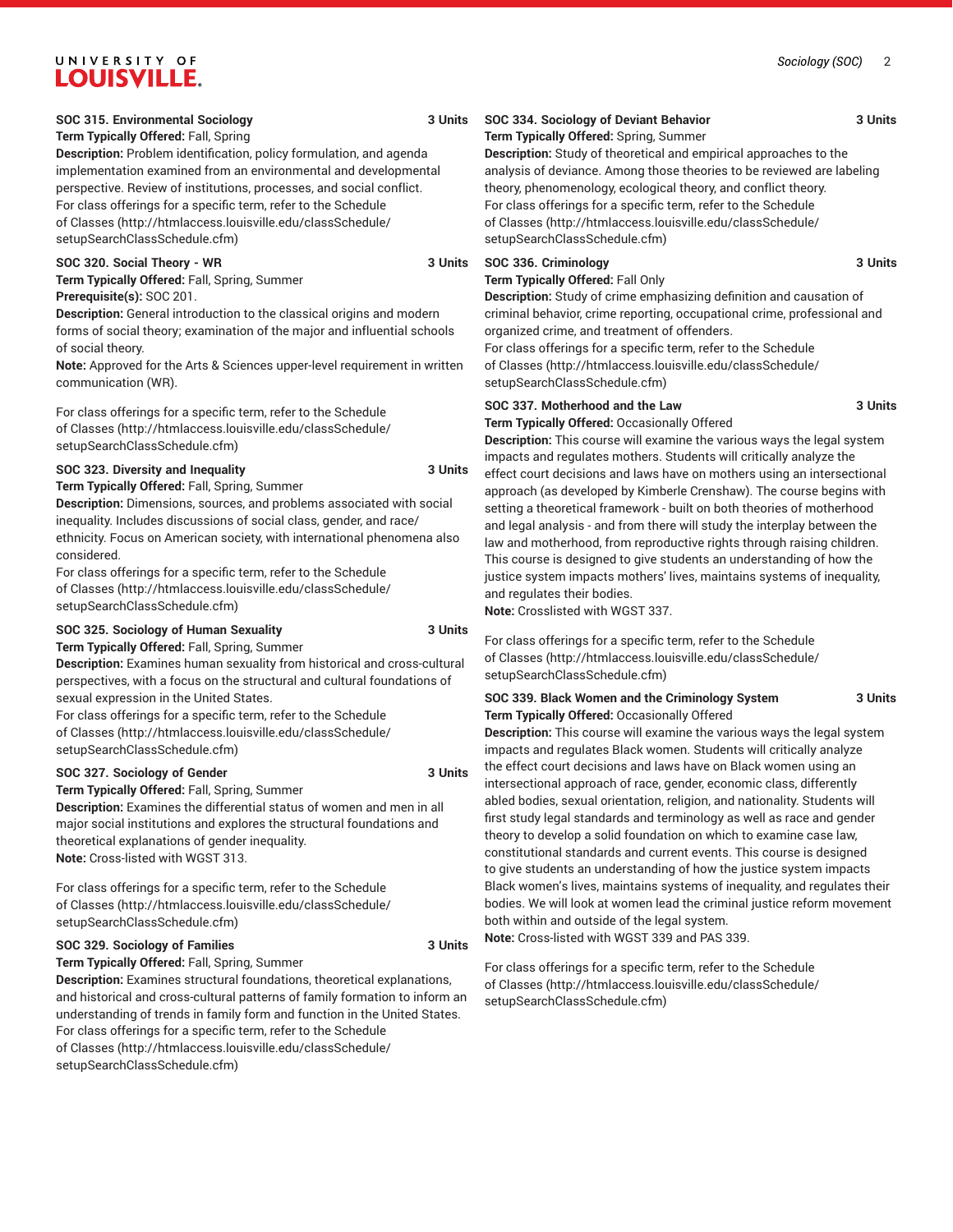### **SOC 340. Mental Health and Illness 3 Units**

#### **Term Typically Offered:** Occasionally Offered

**Description:** Sociological perspective and analysis of the nature, development, identification, and treatment of mental illness. Examines the convergence of sociology, psychiatry, and psychology within the context of contemporary treatment systems. Explores prevalence and incidence rates of psychiatric disorders with particular attention given to the effects of social inequality on psychological well-being. For class offerings for a specific term, refer to the [Schedule](http://htmlaccess.louisville.edu/classSchedule/setupSearchClassSchedule.cfm) [of Classes \(http://htmlaccess.louisville.edu/classSchedule/](http://htmlaccess.louisville.edu/classSchedule/setupSearchClassSchedule.cfm) [setupSearchClassSchedule.cfm\)](http://htmlaccess.louisville.edu/classSchedule/setupSearchClassSchedule.cfm)

#### **SOC 342. Medical Sociology 3 Units**

**Term Typically Offered:** Occasionally Offered

**Description:** Sociological perspectives on the distribution and etiology of disease, differential response to illness, medical care and its organization, mortality, the hospital as an institution, medical education, and health policy and politics.

For class offerings for a specific term, refer to the [Schedule](http://htmlaccess.louisville.edu/classSchedule/setupSearchClassSchedule.cfm) [of Classes \(http://htmlaccess.louisville.edu/classSchedule/](http://htmlaccess.louisville.edu/classSchedule/setupSearchClassSchedule.cfm) [setupSearchClassSchedule.cfm\)](http://htmlaccess.louisville.edu/classSchedule/setupSearchClassSchedule.cfm)

### **SOC 343. Sociology of Women's Health 3 Units**

**Term Typically Offered:** Occasionally Offered

**Description:** Introduces key theoretical and substantive issues in the sociology of women's health and healing. Draws from feminist theories and their intersections with critical perspectives on gender, race/ethnicity, social structure, power and medicine; attention to social and cultural factors in the U.S. and abroad.

**Note:** Cross-listed with WGST 312.

For class offerings for a specific term, refer to the [Schedule](http://htmlaccess.louisville.edu/classSchedule/setupSearchClassSchedule.cfm) [of Classes \(http://htmlaccess.louisville.edu/classSchedule/](http://htmlaccess.louisville.edu/classSchedule/setupSearchClassSchedule.cfm) [setupSearchClassSchedule.cfm\)](http://htmlaccess.louisville.edu/classSchedule/setupSearchClassSchedule.cfm)

#### **SOC 344. Sociology of Music in Contemporary America 3 Units Term Typically Offered:** Fall Only

**Description:** Application of sociological perspective to various American musical subcultures, e.g., pop, rock, jazz, classical. Analysis of social organization, economic and commercial aspects, socialization and career mobility of musicians, structure of performing groups and their audiences, and trends in musical taste.

For class offerings for a specific term, refer to the [Schedule](http://htmlaccess.louisville.edu/classSchedule/setupSearchClassSchedule.cfm) [of Classes \(http://htmlaccess.louisville.edu/classSchedule/](http://htmlaccess.louisville.edu/classSchedule/setupSearchClassSchedule.cfm) [setupSearchClassSchedule.cfm\)](http://htmlaccess.louisville.edu/classSchedule/setupSearchClassSchedule.cfm)

### **SOC 346. Sociology of Religion 3 Units**

**Description:** Study of religion as a product of collective human endeavor, as a social institution; functions, types, and structures of religious organizations and conduct; relationships between religion and other aspects of sociocultural and class existence.

For class offerings for a specific term, refer to the [Schedule](http://htmlaccess.louisville.edu/classSchedule/setupSearchClassSchedule.cfm) [of Classes \(http://htmlaccess.louisville.edu/classSchedule/](http://htmlaccess.louisville.edu/classSchedule/setupSearchClassSchedule.cfm) [setupSearchClassSchedule.cfm\)](http://htmlaccess.louisville.edu/classSchedule/setupSearchClassSchedule.cfm)

#### **SOC 350. Special Topics in Sociology 3 Units Term Typically Offered:** Fall, Spring

**Description:** Exploration of well-defined topics in sociology not treated in regular courses. Topics will be announced in Schedule of Courses. For class offerings for a specific term, refer to the [Schedule](http://htmlaccess.louisville.edu/classSchedule/setupSearchClassSchedule.cfm) [of Classes \(http://htmlaccess.louisville.edu/classSchedule/](http://htmlaccess.louisville.edu/classSchedule/setupSearchClassSchedule.cfm) [setupSearchClassSchedule.cfm\)](http://htmlaccess.louisville.edu/classSchedule/setupSearchClassSchedule.cfm)

### **SOC 374. Money, Economics and Society - WR 3 Units Term Typically Offered:** Fall Odd Years

**Description:** The economy as a social institution; sociological theories of the development of capitalism; historical development of industrialization; labor-management relations; trade unions; the service economy; globalization.

**Note:** Approved for the Arts and Sciences upper-level requirement in written communication (WR).

For class offerings for a specific term, refer to the [Schedule](http://htmlaccess.louisville.edu/classSchedule/setupSearchClassSchedule.cfm) [of Classes](http://htmlaccess.louisville.edu/classSchedule/setupSearchClassSchedule.cfm) ([http://htmlaccess.louisville.edu/classSchedule/](http://htmlaccess.louisville.edu/classSchedule/setupSearchClassSchedule.cfm) [setupSearchClassSchedule.cfm\)](http://htmlaccess.louisville.edu/classSchedule/setupSearchClassSchedule.cfm)

### **SOC 380. Animals and Society 3 Units**

**Description:** This course examines human-animal interaction (or anthrozoology) as a means of studying society and will seek to address what the human-animal relationship reveals about society and how the ambivalent and controversial roles of animals are socially constructed. For class offerings for a specific term, refer to the [Schedule](http://htmlaccess.louisville.edu/classSchedule/setupSearchClassSchedule.cfm) [of Classes](http://htmlaccess.louisville.edu/classSchedule/setupSearchClassSchedule.cfm) ([http://htmlaccess.louisville.edu/classSchedule/](http://htmlaccess.louisville.edu/classSchedule/setupSearchClassSchedule.cfm) [setupSearchClassSchedule.cfm\)](http://htmlaccess.louisville.edu/classSchedule/setupSearchClassSchedule.cfm)

### **SOC 392. Faces of Global Poverty - WR 3 Units**

**Term Typically Offered:** Occasionally Offered

**Description:** Persistent poverty in the Third World and specific groups in the United States. Focuses on the causes, consequences, solutions and survival strategies.

**Note:** Cross-listed with PAS 392/WGST 343.

**Note:** Approved for the Arts & Sciences upper-level requirement in written communication (WR).

For class offerings for a specific term, refer to the [Schedule](http://htmlaccess.louisville.edu/classSchedule/setupSearchClassSchedule.cfm) [of Classes](http://htmlaccess.louisville.edu/classSchedule/setupSearchClassSchedule.cfm) ([http://htmlaccess.louisville.edu/classSchedule/](http://htmlaccess.louisville.edu/classSchedule/setupSearchClassSchedule.cfm) [setupSearchClassSchedule.cfm\)](http://htmlaccess.louisville.edu/classSchedule/setupSearchClassSchedule.cfm)

**SOC 394. Globalization, Culture and Third-World Development 3 Units Description:** Examination of the social, economic, political, and ideological aspects of global economic development as they affect and shape the African development experience. **Note:** Previously cross-listed with PAS 334.

For class offerings for a specific term, refer to the [Schedule](http://htmlaccess.louisville.edu/classSchedule/setupSearchClassSchedule.cfm) [of Classes](http://htmlaccess.louisville.edu/classSchedule/setupSearchClassSchedule.cfm) ([http://htmlaccess.louisville.edu/classSchedule/](http://htmlaccess.louisville.edu/classSchedule/setupSearchClassSchedule.cfm) [setupSearchClassSchedule.cfm\)](http://htmlaccess.louisville.edu/classSchedule/setupSearchClassSchedule.cfm)

### **SOC 400. Independent Study - CUE 3 Units**

**Term Typically Offered:** Fall, Spring, Summer **Prerequisite(s):** 18 hours in sociology, including 9 hours in the core; 3.5 GPA in Sociology; 3.0 GPA overall.

**Description:** Student must have program approved by instructor, chairperson, and dean before registration.

**Note:** Course form available in Advising Center.

**Note:** A maximum of six credit hours will apply toward the Sociology major.

**Course Attribute(s):** CUE - This course fulfills the Culminating Undergraduate Experience (CUE) requirement for certain degree programs. CUE courses are advanced-level courses intended for majors with at least 90 earned credits/senior-level status.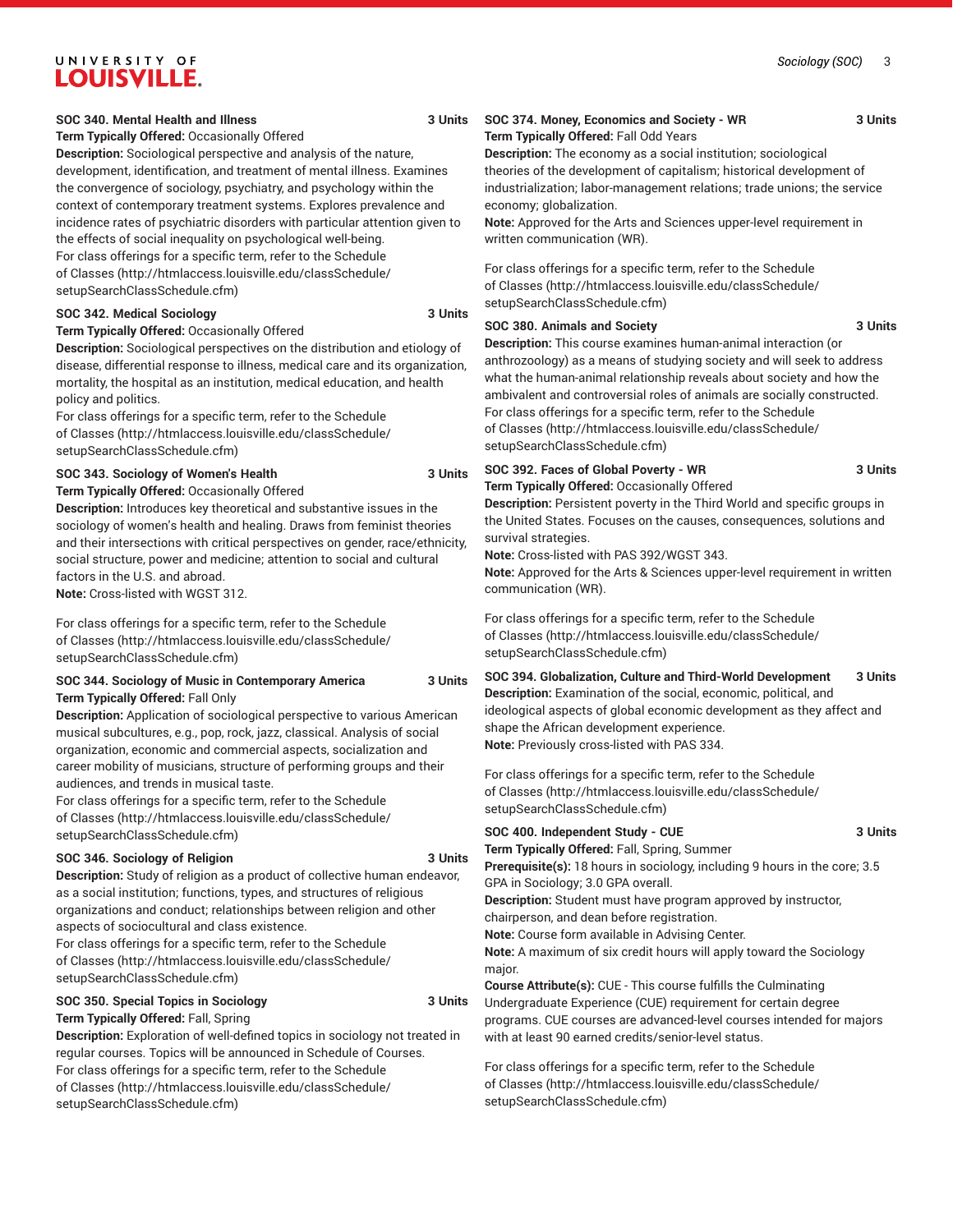### **SOC 405. Voluntarism - CUE 3 Units**

**Term Typically Offered:** Occasionally Offered

**Prerequisite(s):** SOC 201 and SOC 323; 90 credit hours; Sociology major; or consent of instructor.

**Description:** Investigation of issues and topics related to voluntary activity. Includes contact with voluntary organization in the local community.

**Course Attribute(s):** CUE - This course fulfills the Culminating Undergraduate Experience (CUE) requirement for certain degree programs. CUE courses are advanced-level courses intended for majors with at least 90 earned credits/senior-level status., CBL - This course includes Community-Based Learning (CBL). Students will engage in a community experience or project with an external partner in order to enhance understanding and application of academic content.

For class offerings for a specific term, refer to the [Schedule](http://htmlaccess.louisville.edu/classSchedule/setupSearchClassSchedule.cfm) [of Classes \(http://htmlaccess.louisville.edu/classSchedule/](http://htmlaccess.louisville.edu/classSchedule/setupSearchClassSchedule.cfm) [setupSearchClassSchedule.cfm\)](http://htmlaccess.louisville.edu/classSchedule/setupSearchClassSchedule.cfm)

#### SOC 406. Applied Sociology - CUE 3 Units

**Prerequisite(s):** SOC 201, SOC 301, and SOC 303; or consent of undergraduate coordinator.

**Description:** Techniques for adapting research methodologies and skills to applied concerns and settings. Development of skills that are applicable to the examination of social issues and concerns. **Course Attribute(s):** CUE - This course fulfills the Culminating Undergraduate Experience (CUE) requirement for certain degree programs. CUE courses are advanced-level courses intended for majors with at least 90 earned credits/senior-level status.

For class offerings for a specific term, refer to the [Schedule](http://htmlaccess.louisville.edu/classSchedule/setupSearchClassSchedule.cfm) [of Classes \(http://htmlaccess.louisville.edu/classSchedule/](http://htmlaccess.louisville.edu/classSchedule/setupSearchClassSchedule.cfm) [setupSearchClassSchedule.cfm\)](http://htmlaccess.louisville.edu/classSchedule/setupSearchClassSchedule.cfm)

**SOC 410. Sociology of Aging - CUE 3 Units Term Typically Offered:** Spring Only

**Prerequisite(s):** SOC 201 and SOC 323; 9 hours at the 300+ level in one social science; or permission of instructor.

**Description:** Human aging as a process emergent from the interaction of personal and social systems; social implications of living arrangements, family networks, health status, and community roles.

**Course Attribute(s):** CUE - This course fulfills the Culminating Undergraduate Experience (CUE) requirement for certain degree programs. CUE courses are advanced-level courses intended for majors with at least 90 earned credits/senior-level status.

For class offerings for a specific term, refer to the [Schedule](http://htmlaccess.louisville.edu/classSchedule/setupSearchClassSchedule.cfm) [of Classes \(http://htmlaccess.louisville.edu/classSchedule/](http://htmlaccess.louisville.edu/classSchedule/setupSearchClassSchedule.cfm) [setupSearchClassSchedule.cfm\)](http://htmlaccess.louisville.edu/classSchedule/setupSearchClassSchedule.cfm)

### **SOC 415. Sociology of Death & Dying - CUE 3 Units Term Typically Offered:** Summer Only

**Prerequisite(s):** SOC 201 and SOC 323; or 9 hours at 300+ level in one social science; or consent of instructor.

**Description:** Examines thanatology (the study of death, dying, and bereavement) from a sociological perspective, exploring how death, dying, and bereavement are socially constructed in the United States. **Course Attribute(s):** CUE - This course fulfills the Culminating Undergraduate Experience (CUE) requirement for certain degree programs. CUE courses are advanced-level courses intended for majors with at least 90 earned credits/senior-level status.

For class offerings for a specific term, refer to the [Schedule](http://htmlaccess.louisville.edu/classSchedule/setupSearchClassSchedule.cfm) [of Classes](http://htmlaccess.louisville.edu/classSchedule/setupSearchClassSchedule.cfm) ([http://htmlaccess.louisville.edu/classSchedule/](http://htmlaccess.louisville.edu/classSchedule/setupSearchClassSchedule.cfm) [setupSearchClassSchedule.cfm\)](http://htmlaccess.louisville.edu/classSchedule/setupSearchClassSchedule.cfm)

### **SOC 416. Sexual Assault and the Legal System 3 Units Term Typically Offered:** Occasionally Offered

**Description:** Sexual Assault and the Legal System is designed to give students an understanding of how rape culture impacts the justice system, and vice versa. Students will critically analyze the effect stories about sexual assault have on the legal system using an intersectional approach of race, gender, economic class, differently abled bodies, sexual orientation, religion, and nationality. Students will first study legal standards and terminology as well as critical race and feminist theory to develop a solid foundation on which to examine case law, constitutional standards and current events.

**Note:** Cross-listed with WGST 416.

For class offerings for a specific term, refer to the [Schedule](http://htmlaccess.louisville.edu/classSchedule/setupSearchClassSchedule.cfm) [of Classes](http://htmlaccess.louisville.edu/classSchedule/setupSearchClassSchedule.cfm) ([http://htmlaccess.louisville.edu/classSchedule/](http://htmlaccess.louisville.edu/classSchedule/setupSearchClassSchedule.cfm) [setupSearchClassSchedule.cfm\)](http://htmlaccess.louisville.edu/classSchedule/setupSearchClassSchedule.cfm)

### **SOC 417. Reproductive Justice 3 Units**

**Term Typically Offered:** Occasionally Offered

**Description:** In this course Reproductive Justice and the Law, we will examine how the legal system impacts reproductive justice. We will break down the term reproductive justice and how it differs from reproductive rights. We will discuss the complex political, social, religious, and cultural dynamics that make reproductive justice one of the most controversial, and pressing, issues of our time. **Note:** Cross-listed with WGST 417.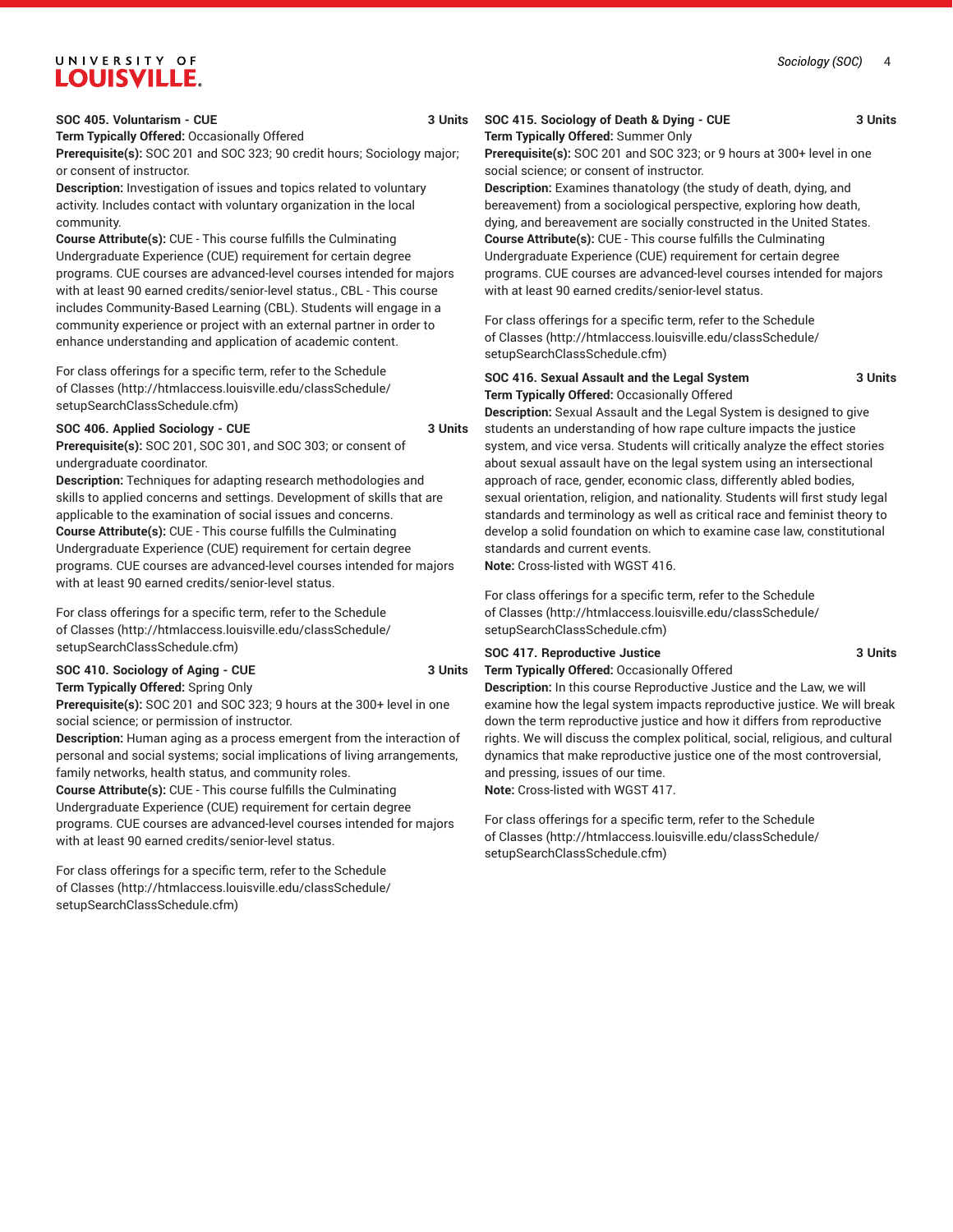### *Sociology (SOC)* 5

## UNIVERSITY OF **LOUISVILLE.**

### **SOC 418. Domestic Violence 3 Units**

**Term Typically Offered:** Occasionally Offered

**Description:** This course will examine the ways the legal system shapes and enforces domestic violence law. We will examine the jurisprudence behind criminal law in general and legal foundation of domestic violence laws in particular. We will examine not only the history of domestic violence, but also the human element, studying the role of individual discretion and how neuroscience illuminates why outcomes for individuals can vary so greatly within the same legal system. We will study specific laws (ex: mandatory arrest) and we will apply an intersectional lens to all topics discussed. This class ultimately asks if the legal system is even capable of addressing the social harm of domestic violence, and if that answer is yes, how this is to be accomplished.

**Note:** Cross-listed with WGST 418.

For class offerings for a specific term, refer to the [Schedule](http://htmlaccess.louisville.edu/classSchedule/setupSearchClassSchedule.cfm) [of Classes \(http://htmlaccess.louisville.edu/classSchedule/](http://htmlaccess.louisville.edu/classSchedule/setupSearchClassSchedule.cfm) [setupSearchClassSchedule.cfm\)](http://htmlaccess.louisville.edu/classSchedule/setupSearchClassSchedule.cfm)

### **SOC 420. Sociology of Sport 3 Units**

**Term Typically Offered:** Summer Only

**Prerequisite(s):** SOC 323; or consent of instructor.

**Description:** Examines race, gender, social class, and other factors as they affect sport in society.

For class offerings for a specific term, refer to the [Schedule](http://htmlaccess.louisville.edu/classSchedule/setupSearchClassSchedule.cfm) [of Classes \(http://htmlaccess.louisville.edu/classSchedule/](http://htmlaccess.louisville.edu/classSchedule/setupSearchClassSchedule.cfm) [setupSearchClassSchedule.cfm\)](http://htmlaccess.louisville.edu/classSchedule/setupSearchClassSchedule.cfm)

### **SOC 425. Sociology of Leisure - CUE 3 Units**

**Term Typically Offered:** Occasionally Offered

**Prerequisite(s):** SOC 201 and SOC 323; or nine hours at the 300+ level in one social science; or consent of the instructor.

**Description:** This course offers a sociological examination of how leisure interacts with gender, race and ethnicity, age, social class and other important social characteristics. It also considers how social theories, some unique to leisure studies, can be applied to key topics in the field, such as socialization into and through leisure activities, how leisure shapes well-being, the commodification of leisure, and tourism. **Course Attribute(s):** CUE - This course fulfills the Culminating Undergraduate Experience (CUE) requirement for certain degree programs. CUE courses are advanced-level courses intended for majors with at least 90 earned credits/senior-level status.

For class offerings for a specific term, refer to the [Schedule](http://htmlaccess.louisville.edu/classSchedule/setupSearchClassSchedule.cfm) [of Classes \(http://htmlaccess.louisville.edu/classSchedule/](http://htmlaccess.louisville.edu/classSchedule/setupSearchClassSchedule.cfm) [setupSearchClassSchedule.cfm\)](http://htmlaccess.louisville.edu/classSchedule/setupSearchClassSchedule.cfm)

### **SOC 427. Data Visualization 3 Units**

**Term Typically Offered:** Fall Only

**Prerequisite(s):** BSTA 301 or SOC 301 or PSYC 301 or CJ 326 or MATH 109 (or approved equivalent); or consent of instructor. **Description:** This course offers ways in which to explore, analyze, and tell the story of data in a strategic manner. Topics will include how to make data more accessible and engaging by combining theories on perception with empirically derived practices to develop effective graphs, tables and text; how to generate compact dashboards, which display central metrics and multiple charts as a single page; how to use data visualization to explore novel variables and relationships as well as to monitor established ones; and how visualizations can be helpful conducting data analysis (e.g., to reveal conditional or nonlinear relationships, or to assess whether data meet assumptions of a statistical procedure). **Note:** Cross-listed with SOC 627.

For class offerings for a specific term, refer to the [Schedule](http://htmlaccess.louisville.edu/classSchedule/setupSearchClassSchedule.cfm) [of Classes](http://htmlaccess.louisville.edu/classSchedule/setupSearchClassSchedule.cfm) ([http://htmlaccess.louisville.edu/classSchedule/](http://htmlaccess.louisville.edu/classSchedule/setupSearchClassSchedule.cfm) [setupSearchClassSchedule.cfm\)](http://htmlaccess.louisville.edu/classSchedule/setupSearchClassSchedule.cfm)

### **SOC 435. Sociology of Health and Illness - CUE 3 Units Term Typically Offered:** Fall Only

**Prerequisite(s):** SOC 201 and SOC 342, or 9 hours at 300+ level in one social science, or consent of instructor.

**Description:** This course introduces the student to the study of medical sociology and examines the different ways in which social groups experience health and illness at the micro-level (through face-to-face and small-to mid sized group interactions). Course material will explore how experiences of health and illness are shaped by life experiences, including class, race/ethnicity and gender.

**Course Attribute(s):** CUE - This course fulfills the Culminating Undergraduate Experience (CUE) requirement for certain degree programs. CUE courses are advanced-level courses intended for majors with at least 90 earned credits/senior-level status.

For class offerings for a specific term, refer to the [Schedule](http://htmlaccess.louisville.edu/classSchedule/setupSearchClassSchedule.cfm) [of Classes](http://htmlaccess.louisville.edu/classSchedule/setupSearchClassSchedule.cfm) ([http://htmlaccess.louisville.edu/classSchedule/](http://htmlaccess.louisville.edu/classSchedule/setupSearchClassSchedule.cfm) [setupSearchClassSchedule.cfm\)](http://htmlaccess.louisville.edu/classSchedule/setupSearchClassSchedule.cfm)

### **SOC 440. The Health Care System - CUE 3 Units Term Typically Offered:** Occasionally Offered

**Prerequisite(s):** SOC 201 and SOC 323; and 9 hours at the 300+ level in one social science; or consent of instructor.

**Description:** Overview of medical sociology, focusing on the sociohistorical development of health care systems and institutions in the United States. Relevant heath care policies will also be examined. **Course Attribute(s):** CUE - This course fulfills the Culminating Undergraduate Experience (CUE) requirement for certain degree programs. CUE courses are advanced-level courses intended for majors with at least 90 earned credits/senior-level status.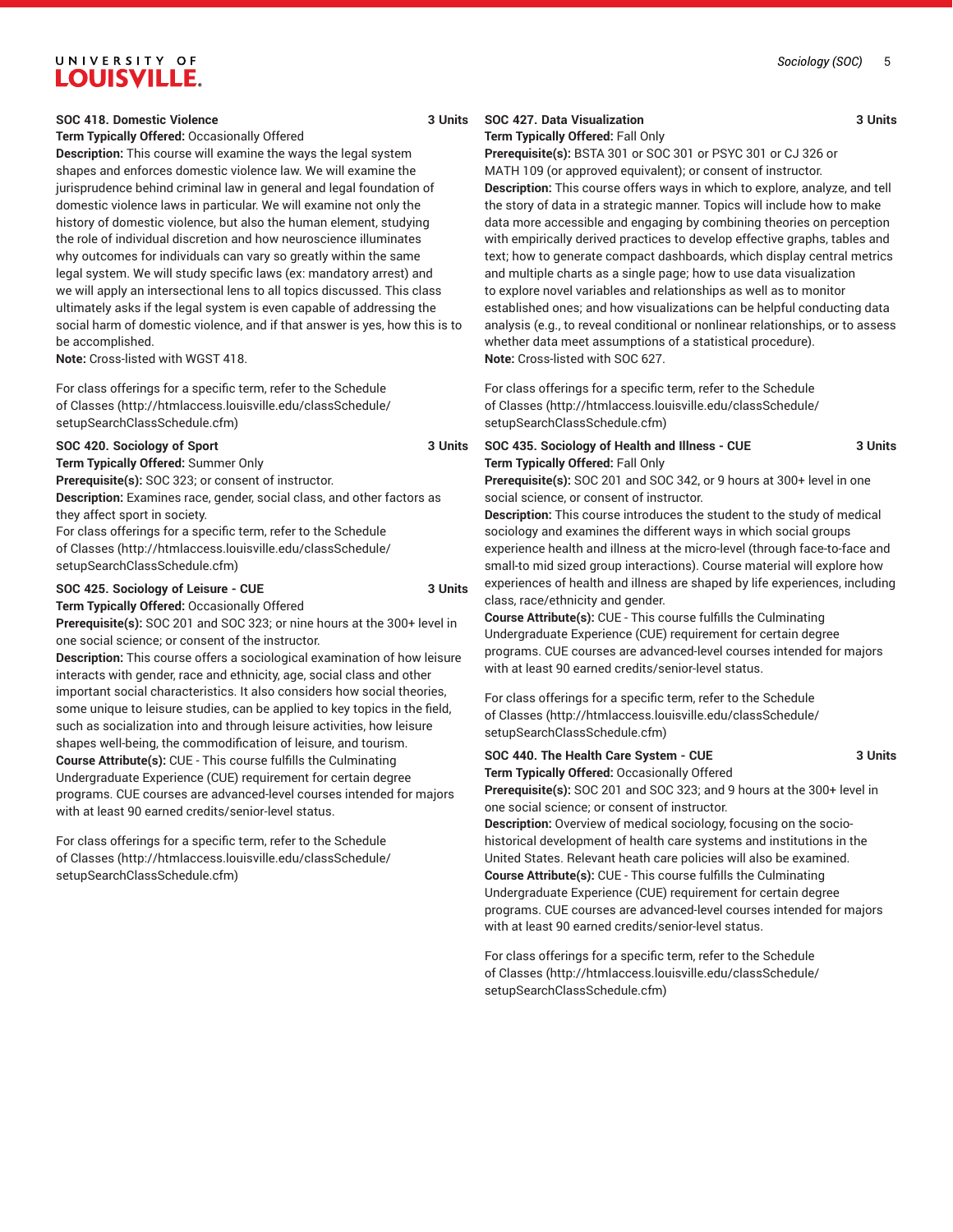#### **SOC 442. Sociology of Disabilities 3 Units**

**Prerequisite(s):** 9 hours at 300+ level in one social science; or consent of instructor.

**Description:** Sociological perspectives on medicine, culture, and science are used to examine the meanings, experiences, demographics, and impacts of disability in historical and contemporary social contexts. **Note:** Cross-listed with WGST 415.

For class offerings for a specific term, refer to the [Schedule](http://htmlaccess.louisville.edu/classSchedule/setupSearchClassSchedule.cfm) [of Classes \(http://htmlaccess.louisville.edu/classSchedule/](http://htmlaccess.louisville.edu/classSchedule/setupSearchClassSchedule.cfm) [setupSearchClassSchedule.cfm\)](http://htmlaccess.louisville.edu/classSchedule/setupSearchClassSchedule.cfm)

**SOC 450. Special Topics in Sociology - CUE 3 Units**

**Term Typically Offered:** Fall, Spring, Summer **Prerequisite(s):** Nine credit hours in core or consent of instructor. **Description:** Exploration of well-defined topics in sociology not treated in regular courses. Topics will be announced in Schedule of Courses. **Course Attribute(s):** CUE - This course fulfills the Culminating Undergraduate Experience (CUE) requirement for certain degree programs. CUE courses are advanced-level courses intended for majors with at least 90 earned credits/senior-level status.

For class offerings for a specific term, refer to the [Schedule](http://htmlaccess.louisville.edu/classSchedule/setupSearchClassSchedule.cfm) [of Classes \(http://htmlaccess.louisville.edu/classSchedule/](http://htmlaccess.louisville.edu/classSchedule/setupSearchClassSchedule.cfm) [setupSearchClassSchedule.cfm\)](http://htmlaccess.louisville.edu/classSchedule/setupSearchClassSchedule.cfm)

**SOC 451. Special Topics in Sociology - WR, CUE 3 Units Term Typically Offered:** Spring Even Years

**Prerequisite(s):** Nine credit hours in core or consent of instructor. **Description:** Exploration of well-defined topics in sociology not treated in regular courses. Topics will be announced in Schedule of Courses. **Note:** Approved for the Arts and Sciences upper-level requirement in written communication (WR).

**Course Attribute(s):** CUE - This course fulfills the Culminating Undergraduate Experience (CUE) requirement for certain degree programs. CUE courses are advanced-level courses intended for majors with at least 90 earned credits/senior-level status.

For class offerings for a specific term, refer to the [Schedule](http://htmlaccess.louisville.edu/classSchedule/setupSearchClassSchedule.cfm) [of Classes \(http://htmlaccess.louisville.edu/classSchedule/](http://htmlaccess.louisville.edu/classSchedule/setupSearchClassSchedule.cfm) [setupSearchClassSchedule.cfm\)](http://htmlaccess.louisville.edu/classSchedule/setupSearchClassSchedule.cfm)

### SOC 453. Social Change 3 Units

**Term Typically Offered:** Spring Only

**Prerequisite(s):** SOC 201 and SOC 320; or consent of instructor. **Description:** Examines social change from a sociological perspective; explores theories, spheres, patterns, consequences of change; involves students in field study of actual case of change in local community or region.

**Note:** Cross-listed with SCHG 453.

For class offerings for a specific term, refer to the [Schedule](http://htmlaccess.louisville.edu/classSchedule/setupSearchClassSchedule.cfm) [of Classes \(http://htmlaccess.louisville.edu/classSchedule/](http://htmlaccess.louisville.edu/classSchedule/setupSearchClassSchedule.cfm) [setupSearchClassSchedule.cfm\)](http://htmlaccess.louisville.edu/classSchedule/setupSearchClassSchedule.cfm)

### **SOC 454. Social Inequality & Stratification - CUE, WR 3 Units Term Typically Offered:** Spring Only

**Prerequisite(s):** SOC 201, SOC 320, and SOC 323; or 9 hours at 300+ level in one social science; or consent of instructor.

**Description:** Analysis of systems of the distribution of power, property, privilege, and prestige in human communities and societies. Comparison of alternate theories of the nature of distributive systems.

**Note:** Approved for the Arts and Sciences upper-level requirement in written communication (WR).

**Course Attribute(s):** CUE - This course fulfills the Culminating Undergraduate Experience (CUE) requirement for certain degree programs. CUE courses are advanced-level courses intended for majors with at least 90 earned credits/senior-level status.

For class offerings for a specific term, refer to the [Schedule](http://htmlaccess.louisville.edu/classSchedule/setupSearchClassSchedule.cfm) [of Classes](http://htmlaccess.louisville.edu/classSchedule/setupSearchClassSchedule.cfm) ([http://htmlaccess.louisville.edu/classSchedule/](http://htmlaccess.louisville.edu/classSchedule/setupSearchClassSchedule.cfm) [setupSearchClassSchedule.cfm\)](http://htmlaccess.louisville.edu/classSchedule/setupSearchClassSchedule.cfm)

### **SOC 455. Sociology of Work - CUE, WR 3 Units Term Typically Offered:** Spring Even Years

**Prerequisite(s):** SOC 201, SOC 320, and SOC 323; 9 hours at 300+ level in one social science; or consent instructor.

**Description:** Examines historical forces which have shaped the social division of labor, various structural arrangements in the workplace, and current occupational trends; the use of sociological theory in the study of industrial society; the social organization of work, alienation, labor relations, personnel policy, the impact of industrialization on social life and culture.

**Note:** Approved for the Arts and Sciences upper-level requirement in written communication (WR).

**Course Attribute(s):** CUE - This course fulfills the Culminating Undergraduate Experience (CUE) requirement for certain degree programs. CUE courses are advanced-level courses intended for majors with at least 90 earned credits/senior-level status.

For class offerings for a specific term, refer to the [Schedule](http://htmlaccess.louisville.edu/classSchedule/setupSearchClassSchedule.cfm) [of Classes](http://htmlaccess.louisville.edu/classSchedule/setupSearchClassSchedule.cfm) ([http://htmlaccess.louisville.edu/classSchedule/](http://htmlaccess.louisville.edu/classSchedule/setupSearchClassSchedule.cfm) [setupSearchClassSchedule.cfm\)](http://htmlaccess.louisville.edu/classSchedule/setupSearchClassSchedule.cfm)

### **SOC 456. Gender and Work 3 Units**

**Term Typically Offered:** Occasionally Offered

**Prerequisite(s):** SOC 201 and SOC 320; or 9 hours at 300+ level in one social science; or consent of undergraduate instructor. **Description:** The structural position of gender in the workplace; examination of changes, current trends, and difference in gender socialization for work. **Note:** Cross-listed with WGST 414.

For class offerings for a specific term, refer to the [Schedule](http://htmlaccess.louisville.edu/classSchedule/setupSearchClassSchedule.cfm)

[of Classes](http://htmlaccess.louisville.edu/classSchedule/setupSearchClassSchedule.cfm) ([http://htmlaccess.louisville.edu/classSchedule/](http://htmlaccess.louisville.edu/classSchedule/setupSearchClassSchedule.cfm) [setupSearchClassSchedule.cfm\)](http://htmlaccess.louisville.edu/classSchedule/setupSearchClassSchedule.cfm)

### **SOC 458. Women: International Perspective 3 Units**

**Prerequisite(s):** SOC 201 and SOC 327; or 9 hours at 300+ level in one social science; or consent of instructor.

**Description:** Examination of major social concerns of women around the world, such as issues related to labor and slavery, sex trafficking, religion, media representation, health, education, political involvement, and violence against women.

**Note:** Cross-listed with WGST 458.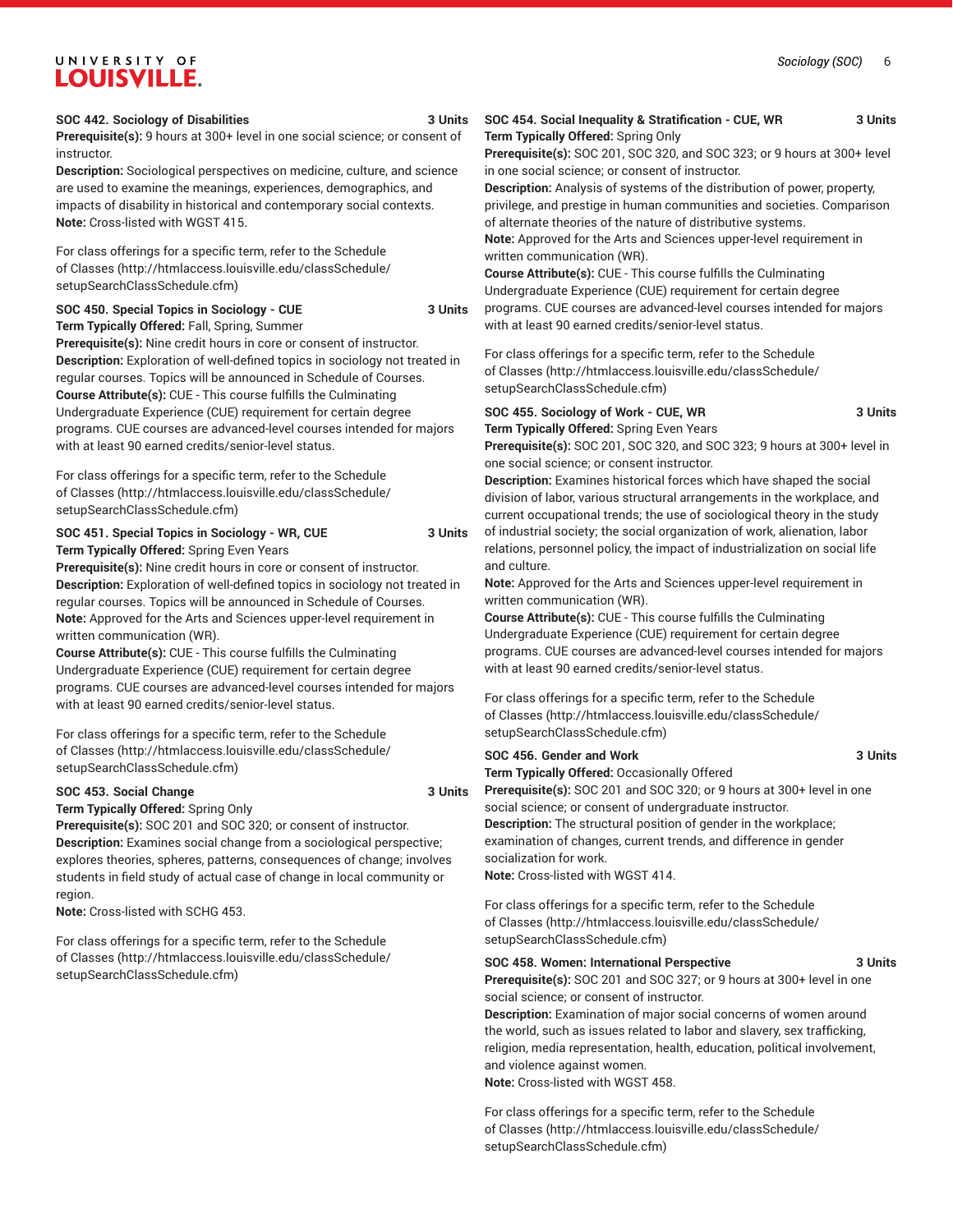**Term Typically Offered:** Fall Only **Prerequisite(s):** SOC 201 and SOC 327; or 9 hours at 300+ level in one social science; or consent of instructor.

**Description:** This course examines the ways in which gender shapes, and is shaped, by social, political, economic, and cultural processes in the Middle East.

**Note:** Cross-listed with WGST 460.

For class offerings for a specific term, refer to the [Schedule](http://htmlaccess.louisville.edu/classSchedule/setupSearchClassSchedule.cfm) [of Classes \(http://htmlaccess.louisville.edu/classSchedule/](http://htmlaccess.louisville.edu/classSchedule/setupSearchClassSchedule.cfm) [setupSearchClassSchedule.cfm\)](http://htmlaccess.louisville.edu/classSchedule/setupSearchClassSchedule.cfm)

### SOC 464. Race and Ethnicity - WR, CUE 3 Units **Term Typically Offered:** Fall, Spring

**Prerequisite(s):** SOC 201, SOC 320, and SOC 323; or 9 hours at 300+ level in one social science; or consent of instructor.

**Description:** Inter-group relations in multi-racial/multi-ethnic societies. Historical and social origins of racism as a system and an ideology. **Note:** Approved for the Arts and Sciences upper-level requirement in written communication (WR).

**Course Attribute(s):** CUE - This course fulfills the Culminating Undergraduate Experience (CUE) requirement for certain degree programs. CUE courses are advanced-level courses intended for majors with at least 90 earned credits/senior-level status.

For class offerings for a specific term, refer to the [Schedule](http://htmlaccess.louisville.edu/classSchedule/setupSearchClassSchedule.cfm) [of Classes \(http://htmlaccess.louisville.edu/classSchedule/](http://htmlaccess.louisville.edu/classSchedule/setupSearchClassSchedule.cfm) [setupSearchClassSchedule.cfm\)](http://htmlaccess.louisville.edu/classSchedule/setupSearchClassSchedule.cfm)

### **SOC 470. Political Sociology - CUE 3 Units**

**Term Typically Offered:** Fall Only

**Prerequisite(s):** SOC 320; 9 hours at the 300+ level in one social sciences, or consent of instructor.

**Description:** Focuses on the theoretical and empirical issues pertaining to the relationship between political processes, political structures, the state, and society.

**Course Attribute(s):** CUE - This course fulfills the Culminating Undergraduate Experience (CUE) requirement for certain degree programs. CUE courses are advanced-level courses intended for majors with at least 90 earned credits/senior-level status.

For class offerings for a specific term, refer to the [Schedule](http://htmlaccess.louisville.edu/classSchedule/setupSearchClassSchedule.cfm) [of Classes \(http://htmlaccess.louisville.edu/classSchedule/](http://htmlaccess.louisville.edu/classSchedule/setupSearchClassSchedule.cfm) [setupSearchClassSchedule.cfm\)](http://htmlaccess.louisville.edu/classSchedule/setupSearchClassSchedule.cfm)

### **SOC 472. Sociology of Education - WR, CUE 3 Units Term Typically Offered:** Fall Only

**Prerequisite(s):** SOC 201, SOC 303, and SOC 323; or consent of instructor. **Description:** The historical development of education as a social institution and as an instrument of socialization and cultural diffusion. The course examines issues which may include power relations, tracking, innovation, cultural diversity, and other social processes.

**Note:** Approved for the Arts and Sciences upper-level requirement in written communication (WR).

**Course Attribute(s):** CUE - This course fulfills the Culminating Undergraduate Experience (CUE) requirement for certain degree programs. CUE courses are advanced-level courses intended for majors with at least 90 earned credits/senior-level status.

For class offerings for a specific term, refer to the [Schedule](http://htmlaccess.louisville.edu/classSchedule/setupSearchClassSchedule.cfm) [of Classes \(http://htmlaccess.louisville.edu/classSchedule/](http://htmlaccess.louisville.edu/classSchedule/setupSearchClassSchedule.cfm) [setupSearchClassSchedule.cfm\)](http://htmlaccess.louisville.edu/classSchedule/setupSearchClassSchedule.cfm)

## **SOC 480. Juvenile Delinquency - CUE 3 Units**

**Term Typically Offered:** Spring Only **Prerequisite(s):** SOC 201 and SOC 323, or 9 hours at 300+ level in one social science; or consent of instructor.

**Description:** The nature and extent of juvenile delinquency, including causation, control of delinquency, and methods of delinquency research. **Course Attribute(s):** CUE - This course fulfills the Culminating Undergraduate Experience (CUE) requirement for certain degree programs. CUE courses are advanced-level courses intended for majors with at least 90 earned credits/senior-level status.

For class offerings for a specific term, refer to the [Schedule](http://htmlaccess.louisville.edu/classSchedule/setupSearchClassSchedule.cfm) [of Classes](http://htmlaccess.louisville.edu/classSchedule/setupSearchClassSchedule.cfm) ([http://htmlaccess.louisville.edu/classSchedule/](http://htmlaccess.louisville.edu/classSchedule/setupSearchClassSchedule.cfm) [setupSearchClassSchedule.cfm\)](http://htmlaccess.louisville.edu/classSchedule/setupSearchClassSchedule.cfm)

### SOC 498. Honors Thesis - WR 1 Unit

**Prerequisite(s):** Sociology major; having earned at least 75 hours; have earned at least 18 hours in Sociology, including SOC 303 and SOC 320; 3.5 GPA in sociology; 3.0 GPA overall.

**Description:** Original theoretical or empirical work in the field of sociology. **Note:** Approved for the Arts and Sciences upper-level requirement in written communication (WR).

For class offerings for a specific term, refer to the [Schedule](http://htmlaccess.louisville.edu/classSchedule/setupSearchClassSchedule.cfm) [of Classes](http://htmlaccess.louisville.edu/classSchedule/setupSearchClassSchedule.cfm) ([http://htmlaccess.louisville.edu/classSchedule/](http://htmlaccess.louisville.edu/classSchedule/setupSearchClassSchedule.cfm) [setupSearchClassSchedule.cfm\)](http://htmlaccess.louisville.edu/classSchedule/setupSearchClassSchedule.cfm)

### SOC 499. Senior Honors Thesis - CUE, WR 3 Units **Term Typically Offered:** Fall, Spring

**Prerequisite(s):** Sociology major with at least 75 credit hours; at least 18 hours in Sociology, including SOC 303 and SOC 320; 3.5 GPA in Sociology; 3.0 GPA overall.

**Description:** Original theoretical or empirical work in the field of Sociology.

**Note:** Approved for the Arts and Sciences upper-level requirement in written communication (WR).

**Course Attribute(s):** CUE - This course fulfills the Culminating Undergraduate Experience (CUE) requirement for certain degree programs. CUE courses are advanced-level courses intended for majors with at least 90 earned credits/senior-level status.

For class offerings for a specific term, refer to the [Schedule](http://htmlaccess.louisville.edu/classSchedule/setupSearchClassSchedule.cfm) [of Classes](http://htmlaccess.louisville.edu/classSchedule/setupSearchClassSchedule.cfm) ([http://htmlaccess.louisville.edu/classSchedule/](http://htmlaccess.louisville.edu/classSchedule/setupSearchClassSchedule.cfm) [setupSearchClassSchedule.cfm\)](http://htmlaccess.louisville.edu/classSchedule/setupSearchClassSchedule.cfm)

### **SOC 500. Special Topics 3 Units**

**Prerequisite(s):** Nine hours of core courses or consent of instructor. **Description:** Exploration of well-defined topics in Sociology not treated in regular courses. Topic will be announced in Schedule of Courses. For class offerings for a specific term, refer to the [Schedule](http://htmlaccess.louisville.edu/classSchedule/setupSearchClassSchedule.cfm) [of Classes](http://htmlaccess.louisville.edu/classSchedule/setupSearchClassSchedule.cfm) ([http://htmlaccess.louisville.edu/classSchedule/](http://htmlaccess.louisville.edu/classSchedule/setupSearchClassSchedule.cfm) [setupSearchClassSchedule.cfm\)](http://htmlaccess.louisville.edu/classSchedule/setupSearchClassSchedule.cfm)